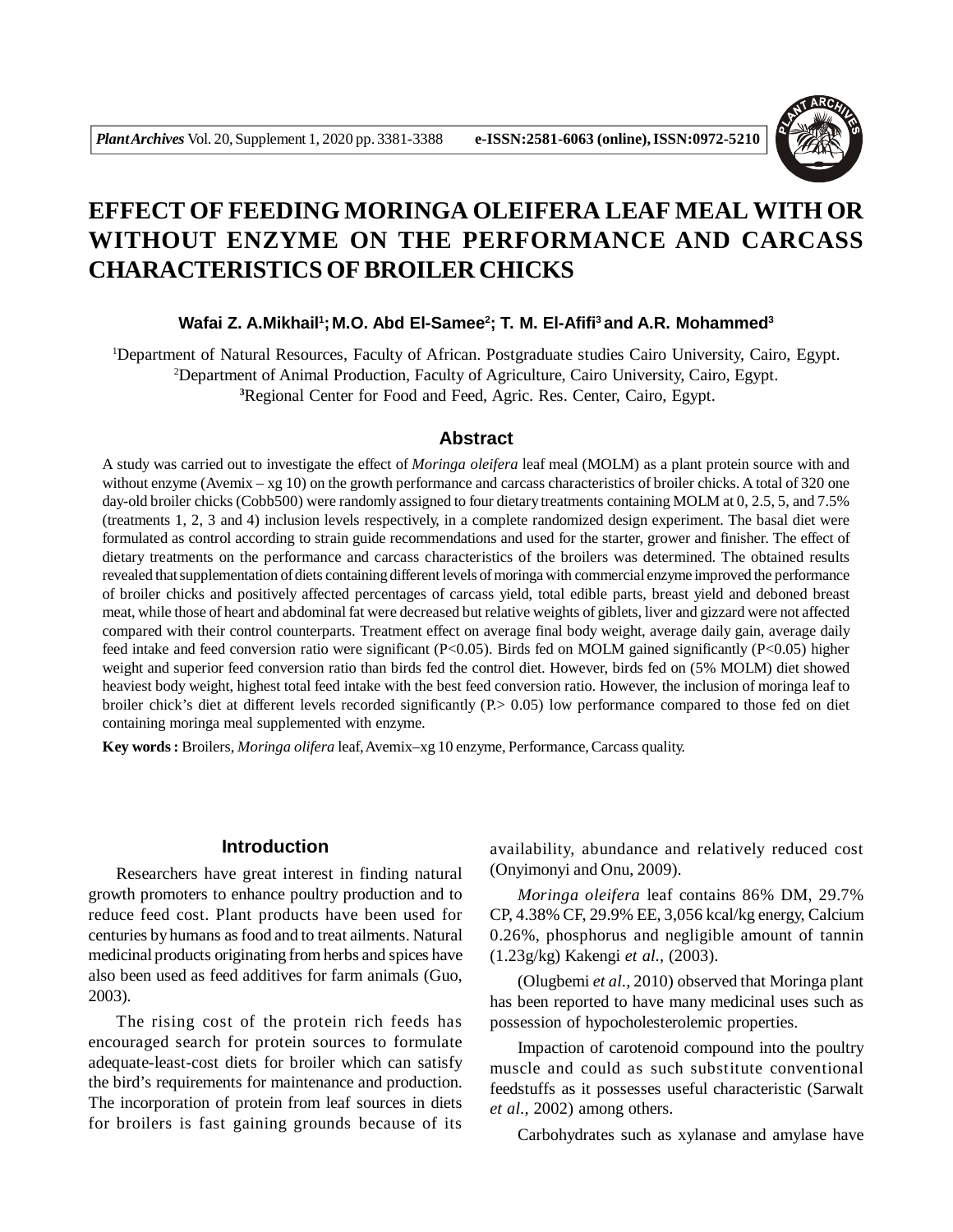been primarily used with high viscosity feeds such as wheat and barley (Cowieson *et al.,* 2006). Corn is not considered a viscous grain, and therefore has not had the attention with enzymes that wheat, barley, and rye have had. However, in recent years, corn has been given a considerable amount of attention as various studies, have shown benefits from exogenous enzymes (Cowieson and Ravindran*,* 2008a, b).

The previous thinking was that corn would not benefit as readily from exogenous enzymes as corn contains less NSP compared to wheat or rye. The mode of action proposed for exogenous enzymes on corn is that the carbohydrases added to the diet assist in additional starch digestibility. Research suggests that the improved starch digestibility is associated with the augmentation of endogenous  $\alpha$ -amylase and improved digestion of resistant starches, improved access to cell resistant starches, improved access to cell contents via a reduction in cell wall integrity (Cowieson and Ravindran*,* 2008a,b). Several studies have reported that the use of *Moringa oleifera* leaf meal as feed supplements in livestock, the optimal concentration of *Moringa oleifera* leaf meal as a nutritional supplement has not yet been determined and there are only limited reports on the bioactive constituents of *Moringa oleifera* leaf meal and their impact on meat antioxidant status Hassan *et al.,* (2016).

The objective of the current experiment was to test different levels of *Moringa oleifera* leaf meal (MOLM) with or without enzyme supplementation in broiler diets on performance, nutrients digestibility, carcass characteristics, Blood parameters, sensory evaluation and economical efficiency.

#### **Materials and Methods**

The experimental work of the present study was conducted at the Poultry farm in Nahda Alexandria, Agricultural Research Center, for a period of five weeks between April and May, 2017. The analytical part was performed in the laboratories of the Regional Center for Food and Feed, Agricultural Research Center, Ministry of Agriculture, Giza, Egypt.

#### **Experimental design**

One day-old chicks were divided into 8 experimental groups each with 4 equal replications and kept in brooding batteries, and fed the starter, grower and finisher diets described in Table 1. The diets were composed to meet the nutritious requirements of broiler chicks throughout starting, growing and finishing periods according to the strain guide**.** Chicks were fed a starter diet from 1 to 12 days of age, consisted of 23% crude protein and 3000 kcal metabolizable energy (ME)/kg diet. From 12 to 24 days of age, the birds were switched to a grower diet containing 21.76% crude protein and 3100 kcal ME/kg ration. However, during 24 to 36 days of age, they were fed a finisher diet consisted of 20.86% crude protein and 3200 kcal ME/kg diet (Tables 1, 2 and 3).

The first experimental group of chicks was fed the control diets and the second experimental group of chicks was fed the control rations which contained only enzyme while the other six groups were fed the diets in which the added MOLA with or without enzyme. The diets contained MOLA levels of 2.5, 5 and 7.5% in starter, grower and finisher periods, respectively. Composition and calculated chemical analysis of the basal diets during the three phases of growth are presented in Table 2, 3 and 4.

Experimental diets and water were offered *ad-***Table 1:** Replacement ratios of *Moringa oleifera* Leaf Meals

(MOLM) with and without enzyme in the experimental diets.

| <b>Treatments</b> | MOLM% | <b>Enzyme</b> |
|-------------------|-------|---------------|
|                   |       |               |
|                   |       |               |
|                   | 2.5   |               |
|                   | 2.5   |               |
|                   |       |               |
|                   |       |               |
|                   | 7.5   |               |
|                   | 75    |               |

*libitum* all over the experimental period. Chicks in all treatments were kept under similar management system. Normal lighting was provided all over day during the whole experimental period. Electric heaters were used to provide chicks with heat needed for brooding, in addition to a digital thermometer to measure the heat degree. After finishing of each feeding period, the body weight has been measured (at 12, 24, and 36 days) besides, feed intake and mortality rate were recorded throughout the experimental period. All chicks were vaccinated against different **diseases** according to the vaccination programs adopted in most Egyptian broiler farms.

#### **Growth performance of chicks**

All broilers chicks were weighed individually to the nearest gram. Live body weights and gains (g) of broiler chicks were registered at three intervals (1-12, 13-24 and 25-36 days of age) and overall experimental period (1-36 days of age). Feed conversion ratio (FCR) was calculated, including the weight gain of the dead birds

According to the equation of Persia *et al*., (2003) Protein efficiency ratio (PER) was calculated during each studied growth periods as follows: Protein efficiency ratio: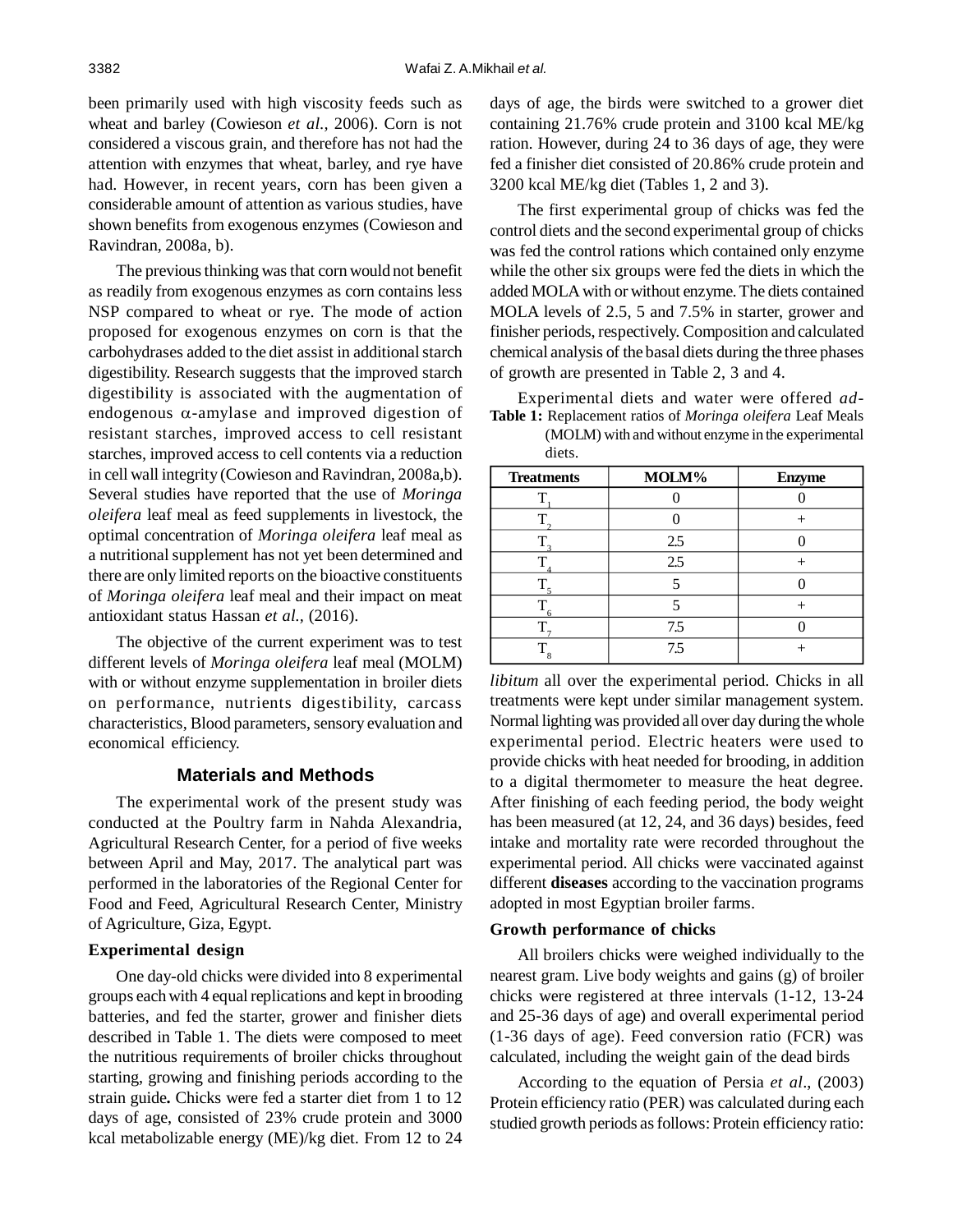| <b>Ingredients</b>                 | <b>Control</b> | <b>MOLM</b> |         |         |
|------------------------------------|----------------|-------------|---------|---------|
|                                    |                | 2.5         | 5       | 7.5     |
| Yellow corn                        | 54.400         | 52.00       | 48.800  | 45.900  |
| Soybean meal                       | 31.00          | 29.850      | 28.403  | 27.800  |
| Corn gluten meal                   | 8.00           | 8.400       | 9.200   | 9.220   |
| Sunflower oil                      | 2.483          | 3.153       | 4.500   | 5.483   |
| Dicalcium phosphate                | 1.870          | 1.850       | 1.850   | 1.850   |
| Limestone                          | 0.750          | 0.750       | 0.750   | 0.750   |
| Vit. & Min. Mixture <sup>(1)</sup> | 0.400          | 0.400       | 0.400   | 0.400   |
| <b>NaCl</b>                        | 0.400          | 0.400       | 0.400   | 0.400   |
| L-Lysine-HCl                       | 0.410          | 0.410       | 0.410   | 0.410   |
| DL-Methionine                      | 0.205          | 0.205       | 0.205   | 0.205   |
| Choline chloride                   | 0.082          | 0.082       | 0.082   | 0.082   |
| Moringa oleifera leaf meal         | .              | 2.5         | 5       | 7.5     |
| Total                              | 100.000        | 100.000     | 100.000 | 100.000 |
| Calculated values <sup>(2)</sup>   |                |             |         |         |
| ME (kcal/kg)                       | 3025.21        | 3003.4      | 3022.93 | 3009.43 |
| $\overline{CP}$                    | 23.13          | 23.08       | 23.8    | 24      |
| <b>FE</b>                          | 3.91           | 3.91        | 3.91    | 3.91    |
| <b>CF</b>                          | 3.73           | 3.73        | 3.84    | 3.92    |
| Calcium                            | 0.980          | 0.980       | 0.990   | 1.002   |
| Available P                        | 0.480          | 0.480       | 0.480   | 0.480   |
| Lysine                             | 1.360          | 1.360       | 1.360   | 1.360   |
| Methionine                         | 0.580          | 0.580       | 0.580   | 0.580   |
| Methionine + Cystine               | 0.970          | 0.970       | 0.970   | 0.970   |

**Table 2:** Composition and calculated chemical analysis of basal diets during the Starter periods.

(1)Vitamins - minerals mixture provided per kg of diet: vitamin (A), 12000 I.U.; vitamin (D<sub>3</sub>), 2010 I.U; vitamin (E), 12 mg; vitamin (K<sub>3</sub>), 2.5 mg; vitamin (B<sub>2</sub>), 5 mg; vitamin  $(B_6)$ , 1.7 mg; vitamin  $(B_1)$ , 1.2 mg; vitamin  $(B_{12})$ , 11 µg; Biotine, 51 µg; **Growth performance** B complex, 10mg; Niacine, 30 mg ; Manganèse, 60 mg; Zinc, 50 mg; Iron., 30 mg; ; Folié Acid, 1 mg; Copper, 10.2 mg; Idoine, 1.1 mg; Sélénium, 0.11 mg and Cobalt, 0.1 mg.(2)According to NRC, 1994.

Crude protein consumed (g) / Body weight gain (g)

Performance index (PI) was calculated according to the equation of North. (1984) by using the following equation:

 $PI = Live body weight (Kg) / feed conversion ratio$ x100.

Efficiency of energy utilization (EEU) was calculated according to the equation of

## Ali. (1999) as follows:

EEU = ME consumed kcal / g body weight gain.

Mortality rate (MR%) was recorded daily and calculated at the end of each age interval for each replicate throughout the experimental period. It was also calculated as a cumulative mortality.

# **Carcass characteristics**

At the end of the experiment (36 d of age), two chicks from each replicate were taken randomly and starved for 12 hr., then individually weighed and immediately slay and handheld until complete bleeding to evaluate carcass characteristics. They were defeatherd and weighed to get the weight of feathers. The individual weights of carcass with neck, giblets (Liver, empty gizzard and heart) and abdominal fat were estimated and expressed as percent of the live body weight.

The head and shanks were then removed and the carcasses were eviscerated and reweighed to determine the carcass weight.

The dressing percentage was calculated by using the following equation:

Dressing percentage  $=$  (Carcass weight in grams / live body weight in gram) x 100.

### **Statistical analyses**

Data from all response variables were submitted to one-way analysis of differences using General Linear Mod.(GLM) of SAS/STAT software (SAS Institute, 2004). Significant variance among treatment means of different variables were separated using Duncan's multiple range procedure (Duncan, 1955) at 5% probability.

# **Results and Discussion**

The effect of feeding diets added moringa leaf meal without or with enzyme on live body weight, weight gain, feed intake and feed conversion during the studied growth periods of broilers are presented in (Table 5). The results indicated that feeding the diets containing moringa leaf meal without enzyme positively affected 36-days-old live body weight (LBW) of broiler chicks compared with their control group. The highest LBW was achieved by chicks fed 2.5% MOLM with enzyme and control with enzyme when compared with other dietary treatments followed by those fed the diet containing control without enzyme and then those fed the diet containing 5% MOLM with enzyme in a descending order, respectively.

The same trend of response was observed in body weight gain (BWG) of chicks fed on the diets in which added MOLM with and without enzyme during the whole experimental period compared with their control counterparts.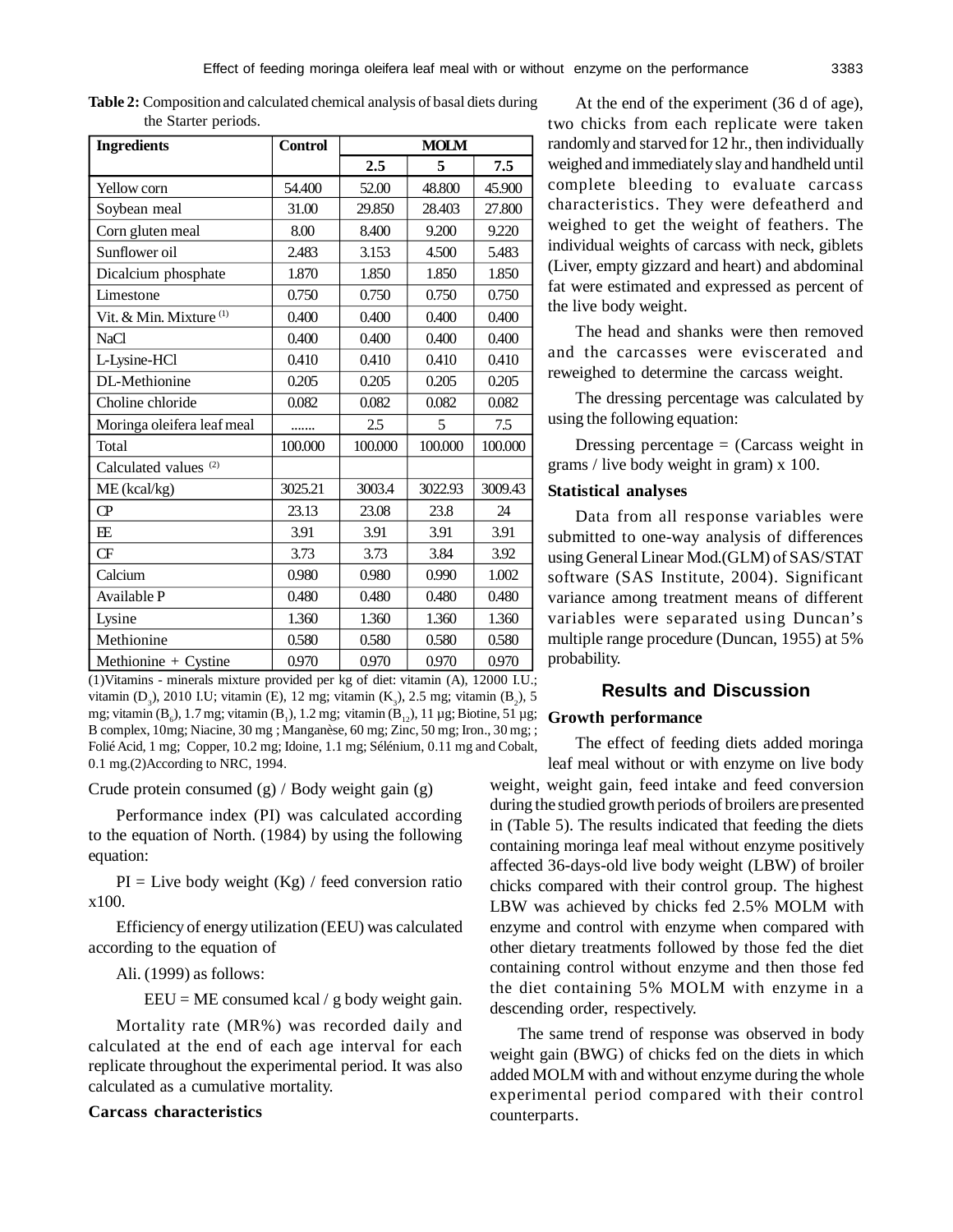| <b>Ingredients</b>                 | <b>Control</b> | <b>MOLM</b> |         |         |
|------------------------------------|----------------|-------------|---------|---------|
|                                    |                | 2.5         | 5       | 7.5     |
| Yellow corn                        | 57.00          | 54.00       | 51.600  | 48.100  |
| Soybean meal                       | 28.300         | 27.770      | 25.800  | 25.900  |
| Corn gluten meal                   | 7.500          | 8.00        | 8.900   | 8.900   |
| Sunflower oil                      | 3.300          | 4.200       | 5.170   | 6.150   |
| Dicalcium phosphate                | 1.850          | 1.600       | 1.600   | 1.550   |
| Limestone                          | 0.600          | 0.480       | 0.480   | 0.450   |
| Vit. & Min. Mixture <sup>(1)</sup> | 0.400          | 0.400       | 0.400   | 0.400   |
| <b>NaCl</b>                        | 0.400          | 0.400       | 0.400   | 0.400   |
| L-Lysine-HCl                       | 0.320          | 0.320       | 0.320   | 0.320   |
| DL-Methionine                      | 0.248          | 0.248       | 0.248   | 0.248   |
| Choline chloride                   | 0.082          | 0.082       | 0.082   | 0.082   |
| Moringa oleifera leaf meal         |                | 2.5         | 5       | 7.5     |
| Total                              | 100.000        | 100.000     | 100.000 | 100.000 |
| Calculated values <sup>(2)</sup>   |                |             |         |         |
| ME (kcal/kg)                       | 3105.54        | 3100        | 3106.53 | 3086.90 |
| $\overline{CP}$                    | 21.76          | 22.00       | 21.89   | 22.06   |
| E E                                | 4.42           | 4.42        | 4.42    | 4.42    |
| CF                                 | 3.75           | 3.75        | 3.85    | 3.90    |
| Calcium                            | 0.860          | 0.860       | 0.890   | 0.910   |
| Available P                        | 0.450          | 0.450       | 0.450   | 0.450   |
| Lysine                             | 1.230          | 1.230       | 1.230   | 1.230   |
| Methionine                         | 0.540          | 0.540       | 0.540   | 0.540   |
| Methionine + Cystine               | 0.920          | 0.910       | 0.930   | 0.920   |

**Table 3:** Composition and calculated chemical analysis of basal diets during the Grower periods.

(1)Vitamins - minerals mixture provided per kg of diet: vitamin (A), 12000 I.U.; vitamin (D<sub>3</sub>), 2010 I.U; vitamin (E), 12 mg; vitamin (K<sub>3</sub>), 2.5 mg; vitamin (B<sub>2</sub>), 5 mg; vitamin (B<sub>6</sub>), 1.7 mg; vitamin (B<sub>1</sub>), 1.2 mg; vitamin (B<sub>12</sub>), 11 µg; Biotine, 51 µg; B complex, 10mg; Niacine, 30 mg ; Manganèse, 60 mg; Zinc, 50 mg; Iron., 30 mg; ; Folié Acid, 1 mg; Copper, 10.2 mg; Idoine, 1.1 mg; Sélénium, 0.11 mg and Cobalt, 0.1 mg.(2)According to NRC, 1994.

As indicated in table 5, the effects of dietary treatments on feed intake (FI) of broilers during the starter, grower and finisher phases of growth were inconclusive. While results of overall period (1-36 days) showed that the highest FI values were recorded for chicks fed 2.5% MOLM and the lower FI values were recorded for chicks fed 7.5% MOLM. Such slight differences among the different experimental groups of broiler chicks in FI, observed herein, seemed erratic and perhaps are not related to the effect of dietary treatments. However, dietary fed MOLM with enzyme led to superior means of feed conversion ratio of broilers during the three phases of growth and the whole experimental period to those attained by the control group.

The effect of feeding different levels of *Moringa oleifera* leaf meal (MOLM) is shown in (Table 4). The inclusion of MOLM in diet of broilers significantly (P<0.05) enhanced the weight gain as compared to control group. The improved weight gain of birds fed on MOLM based diets could be attributed to higher protein content of the diets which were efficiently metabolized for growth. This result was in line with the finding of Kakengi *et al.,* (2003); Olugbemi *et al*., (2010) and Banjo (2012) who mentioned that the inclusion of *Moringa oleifera* leaf meal in the diet of the broilers significantly (P<0.05) enhanced their weight gain at 1% level which was significantly higher than the control. The birds fed on the diet that contained 5% MOLM obtained significantly (P<0.05) higher weight gain as compared to those fed on the diet that contained 7% MOLM. This result may be attributed to higher crude fibre content which may impair nutrient digestion and absorption (Aderemi, 2003; Onu and Otuma, 2008; Onu and Aniebo, 2011). The lower weight gain of birds fed on 7% MOLM diet despite its higher crude protein content might also be due to the negative effect of the anti-nutritional factors present in MOLM on the birds. Moringa oleifera contain 1-23g of tannin in every 1 kilogram of leavers (Kakengi *et al.,* 2003). Tannin has been reported to interfere with the biological utilization of protein and to a less extent available carbohydrate and lipids (Esonu *et al.,* 2001). The depressed weight gain of birds fed on control diet may be due to the lower crude protein content of the diets which have been inadequate to enhance growth of the birds.

There were significant (P<0.05) difference in the feed intake of the birds among the treatments. The feed intake increased significantly (P<0.05) with the increasing level of MOLM. However, there was a marked reduction in the feed consumption of birds fed on 7% MOLM diet. This reduction could be due to reduced palatability of the diet (Kakengi *et al.,* 2003).

There was a significant  $(P<0.05)$  improvement in the feed conversion ratio of the birds fed on MOLM based diets as compared to control group. This may be attributed to that, birds fed MOLM based diets adequately utilized the nutrients they consumed. The results coincided with the finding of) Ebenebe *et al.,* 2012) who reported that, chicks fed on Moringa based diets performed significantly (P<0.05) better than the birds of control group in term of higher weight gain and better feed conversion ratio. This improvement in body weight gain and feed conversion ratio may be attributed to rich content of nutrients in MOLM (Sarwatt *et al.,* 2004; Kakengi *et al.,* 2003) and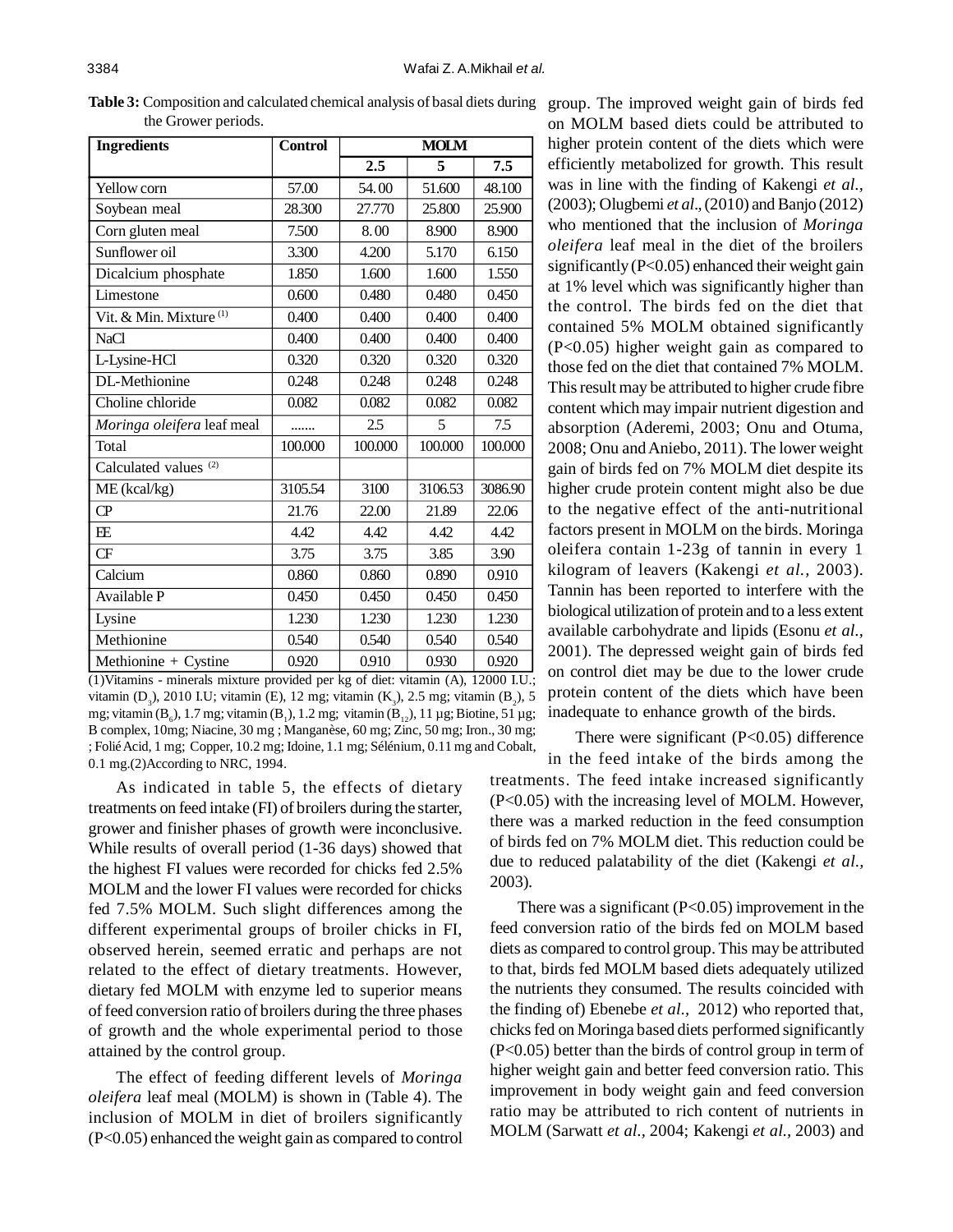| <b>Ingredients</b>                 | <b>Control</b> | <b>MOLM</b> |         |         |
|------------------------------------|----------------|-------------|---------|---------|
|                                    |                | 2.5         | 5       | 7.5     |
| Yellow corn                        | 58.500         | 53.618      | 51.600  | 49.300  |
| Soybean meal                       | 25.500         | 27.500      | 25.00   | 23.800  |
| Corn gluten meal                   | 8.00           | 6.700       | 8.100   | 8.370   |
| Sunflower oil                      | 4.600          | 6.00        | 6.618   | 7.418   |
| Dicalcium phosphate                | 1.818          | 1.600       | 1.600   | 1.600   |
| Limestone                          | 0.700          | 0.700       | 0.700   | 0.360   |
| Vit. & Min. Mixture <sup>(1)</sup> | 0.400          | 0.400       | 0.400   | 0.400   |
| <b>NaCl</b>                        | 0.400          | 0.400       | 0.400   | 0.400   |
| L-Lysine-HCl                       | 0.320          | 0.320       | 0.320   | 0.320   |
| DL-Methionine                      | 0.180          | 0.180       | 0.180   | 0.180   |
| Choline chloride                   | 0.82           | 0.82        | 0.82    | 0.82    |
| Moringa oleifera leaf meal         |                | 2.5         | 5       | 7.5     |
| Total                              | 100.000        | 100.000     | 100.000 | 100.000 |
| Calculated values <sup>(2)</sup>   |                |             |         |         |
| ME (kcal/kg)                       | 3209.89        | 3189.79     | 3184.65 | 3171.73 |
| CP                                 | 20.86          | 21.03       | 21.01   | 20.87   |
| E E                                | 5.11           | 5.11        | 5.11    | 5.11    |
| <b>CF</b>                          | 3.56           | 3.56        | 3.56    | 3.56    |
| Calcium                            | 0.770          | 0.770       | 0.770   | 0.770   |
| Available P                        | 0.410          | 0.410       | 0.410   | 0.410   |
| Lysine                             | 1.130          | 1.130       | 1.130   | 1.130   |
| Methionine                         | 0.470          | 0.470       | 0.470   | 0.470   |
| Methionine + Cystine               | 0.840          | 0.840       | 0.840   | 0.840   |

**Table 4:** Composition and calculated chemical analysis of basal diets during the Finisher periods.

(1)Vitamins - minerals mixture provided per kg of diet: vitamin (A), 12000 I.U.; vitamin (D<sub>3</sub>), 2010 I.U; vitamin (E), 12 mg; vitamin (K<sub>3</sub>), 2.5 mg; vitamin (B<sub>2</sub>), 5 mg; vitamin (B<sub>6</sub>), 1.7 mg; vitamin (B<sub>1</sub>), 1.2 mg; vitamin (B<sub>12</sub>), 11 µg; Biotine, 51 µg; B complex, 10mg; Niacine, 30 mg ; Manganèse, 60 mg; Zinc, 50 mg; Iron., 30 mg; ; Folié Acid, 1 mg; Copper, 10.2 mg; Idoine, 1.1 mg; Sélénium, 0.11 mg and Cobalt, 0.1 mg.(2)According to NRC, 1994. control.

antimicrobial properties of Moringa (Fahey *et al.,* 2001).

#### **Mortality%**

The mortality rates as of broiler chicks affected by dietary treatments are presented in Table 4. It could be noticed that all birds appeared health and total mortality rates were within the normal range among treatments and ranged between 1.76-2.55% (birds), indicating that mortality rates were not related to the effect of dietary treatments. The obtained means of mortality rates are lower than those previously reported by (Tollba *et al.;* 2004), who found that mortality rate was 5% when they reared broiler chicks in normal conditions (24ºC).

In respect of dietary treatments, the results showed that birds fed the control ration recorded, the highest mortality rate. Among all dietary treatments studied, inclusion of 5% and 7.5% MOLM instead of added dietary methionine had lower mortality rates when compared to those of other treatments. It is of interest to note that use the enzyme produced intermediate mortality rates.

# **Carcass characteristics**

Table 5 shows the effect of feeding diets in which added MOLM without and with enzyme on carcass characteristics for the chicks slaughtered at 36 days of age. The results obtained indicated that feeding the diets containing MOLM with enzyme positively affected carcass yield of 36-days-old broiler chicks compared with their control group. The highest carcass yield was achieved by chicks fed MOLM 5% with enzyme and control with enzyme when compared with other dietary treatments, followed by those fed the diet containing MOLM without enzyme in a descending order, respectively.

The corresponding values for percentages of total edible parts ranged between (carcass yield + giblets weight) percentages 75.18 and 76.98%, where the highest values of chicks were fed on MOLM 5% while the lowest values were achieved by that chicks were fed MOLM 7.5% with enzyme and the differences were significant (P<0.05) compared with the control group.

On the other hand, the results showed that treatment fed MOLM 2.5% and 5% with enzyme led to a significant increase in relative weights of abdominal fat, breast yield and thigh yield (p<0.05) than other treatments and the

As shown in table 5, the hot and cold eviscerated carcass weights were significantly (P<0.05) increased for birds fed on MOLM based diets as compared to control group. On the other hand, birds fed on MOLM based diets produced significantly (P<0.05) higher breast and drumstick percentages as compared to control group. These results are consistent with the increasing the growth rate which resulted in heavier slaughter weight. Similar results have been obtained by Preston and William (1973) who indicated that heavier birds at slaughter would have greater dressing percentage and higher eviscerated yield than lighter birds. The results are in agreement with those reported by ) Ologhobo *et al.,* 2014) who mentioned that, higher mean values of slaughter weights were recorded for birds fed diets containing *Moringa oleifera* leaf meat as compared to those fed on the control diet which had the lowest mean value. Dressed weight had a similar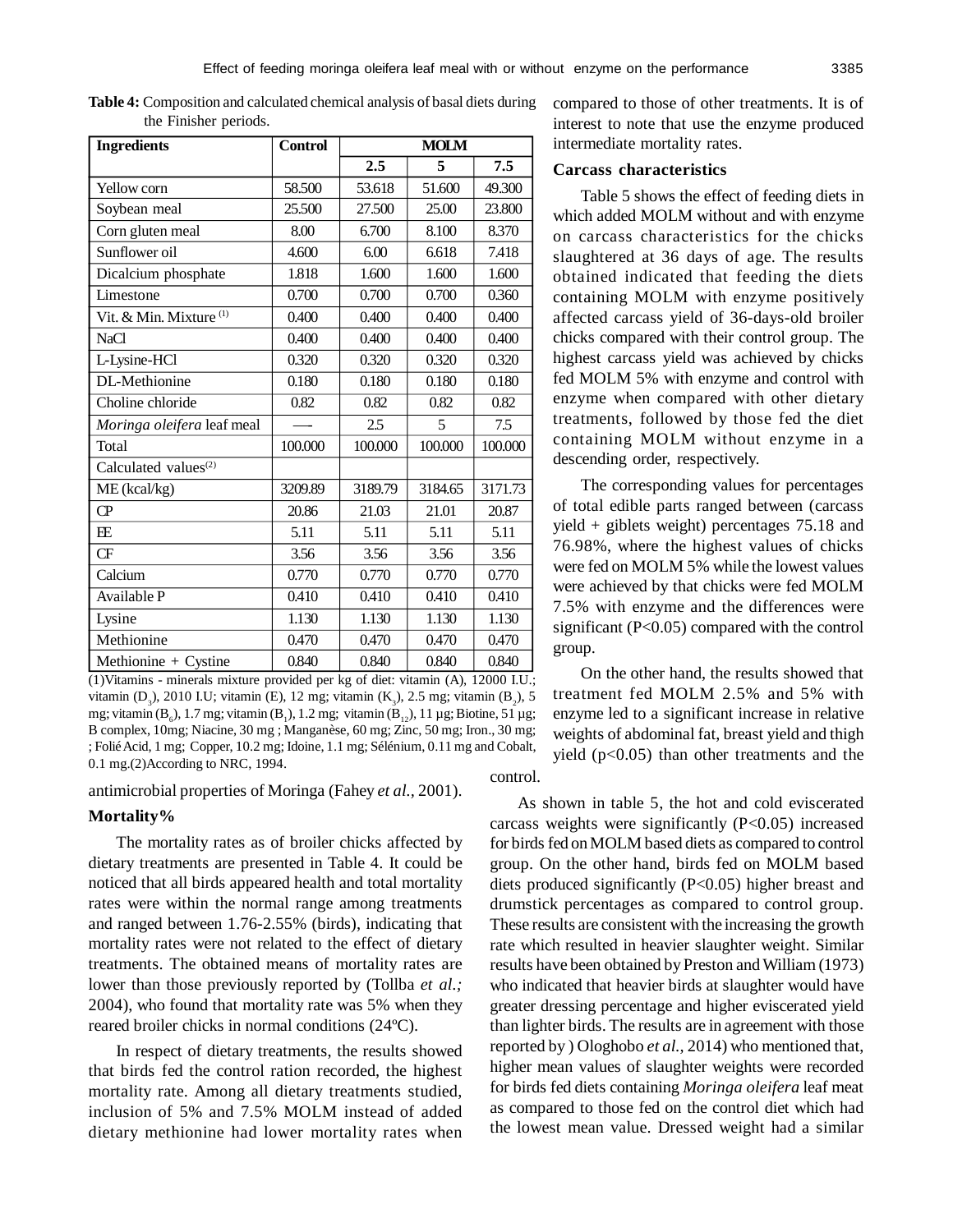**Table 5:** Effect of feeding different levels of moringa leaf meal on growth performance and mortality rate (%) of broilers chicks during the experimental periods.

| <b>Items</b>                                                                                               | Without enzyme       |                       |                     |                     | With enzyme        |                    |                       |                      |
|------------------------------------------------------------------------------------------------------------|----------------------|-----------------------|---------------------|---------------------|--------------------|--------------------|-----------------------|----------------------|
|                                                                                                            | Level of Moringa (%) |                       |                     |                     |                    |                    |                       |                      |
|                                                                                                            | <b>Control</b>       | 2.5                   | 5                   | 7.5                 | <b>Control</b>     | 2.5                | 5                     | 7.5                  |
| Initial weight (g)                                                                                         | 42                   | 42                    | 42                  | 42                  | 42                 | 42                 | 42                    | 42                   |
| $LBW(g)$ at:                                                                                               |                      |                       |                     |                     |                    |                    |                       |                      |
| 12 days old                                                                                                | 231 <sup>a</sup>     | $242^{\circ}$         | 238 <sup>a</sup>    | $223^a$             | 235 <sup>a</sup>   | 246 <sup>a</sup>   | 249 <sup>a</sup>      | $223^a$              |
| 24 days old                                                                                                | 949 <sup>ab</sup>    | 881 <sup>cd</sup>     | $913^{bc}$          | $855^d$             | 968 <sup>ab</sup>  | 979 <sup>a</sup>   | $961^{ab}$            | 881 <sup>cd</sup>    |
| 36 days old                                                                                                | $1834^{ab}$          | 1800 <sup>ab</sup>    | 1780 <sup>bcd</sup> | $1685$ <sup>d</sup> | 1835 <sup>ab</sup> | 1899 <sup>a</sup>  | $1814$ <sup>abc</sup> | 1715 <sup>cd</sup>   |
| $BWG(g)$ at:                                                                                               |                      |                       |                     |                     |                    |                    |                       |                      |
| 12 days old                                                                                                | 189 <sup>a</sup>     | $200^{\mathrm{a}}$    | 196 <sup>a</sup>    | 181 <sup>a</sup>    | 193 <sup>a</sup>   | $204^{\mathrm{a}}$ | $207$ <sup>a</sup>    | 181 <sup>a</sup>     |
| 24 days old                                                                                                | $718^{ab}$           | 639 <sup>c</sup>      | 675 <sup>bc</sup>   | 632 <sup>c</sup>    | $733^a$            | 733 <sup>ab</sup>  | $711^{ab}$            | 658c                 |
| 36 days old                                                                                                | $885^{ab}$           | 919 <sup>a</sup>      | 866 <sup>ab</sup>   | 830 <sup>ab</sup>   | 867 <sup>ab</sup>  | 920 <sup>a</sup>   | 853 <sup>ab</sup>     | $834^{\rm b}$        |
| 0-36 days old                                                                                              | $1792^{ab}$          | $1758$ <sup>abc</sup> | 1738bcd             | 1643 <sup>cd</sup>  | $1793^{ab}$        | $1857^{\circ}$     | $1769$ <sup>abc</sup> | $1673^{\rm d}$       |
| $FI(g)$ at:                                                                                                |                      |                       |                     |                     |                    |                    |                       |                      |
| 12 days old                                                                                                | 230 <sup>a</sup>     | 249 <sup>a</sup>      | $234^{\circ}$       | 224 <sup>b</sup>    | 229 <sup>a</sup>   | $237^{\mathrm{a}}$ | 237 <sup>a</sup>      | $228^a$              |
| 24 days old                                                                                                | 1061 <sup>a</sup>    | $1080^{\circ}$        | $1027^{\rm a}$      | $1026^{\circ}$      | $1070^{\rm a}$     | $1078^{\circ}$     | $1035^{\rm a}$        | $1052^{\circ}$       |
| 36 days old                                                                                                | $1440^{ab}$          | $1482$ <sup>a</sup>   | 1390 <sup>ab</sup>  | 1361 <sup>b</sup>   | 1430 <sup>ab</sup> | 1426 <sup>ab</sup> | 1428 <sup>ab</sup>    | $1416^{ab}$          |
| 0-36 days old                                                                                              | 2731 <sup>ab</sup>   | $2812^{\rm a}$        | $2651^{\rm b}$      | 2612 <sup>b</sup>   | 2730 <sup>ab</sup> | $2741^{ab}$        | $2700$ <sup>ab</sup>  | $2697$ <sup>ab</sup> |
| $FCR(g)$ at:                                                                                               |                      |                       |                     |                     |                    |                    |                       |                      |
| 12 days old                                                                                                | 1.21 <sup>c</sup>    | 1.24 <sup>b</sup>     | 1.18 <sup>c</sup>   | 1.24 <sup>b</sup>   | 1.20 <sup>c</sup>  | 1.15 <sup>d</sup>  | 1.14 <sup>b</sup>     | 1.26 <sup>a</sup>    |
| 24 days old                                                                                                | 1.43 <sup>b</sup>    | 1.46 <sup>b</sup>     | 1.50 <sup>b</sup>   | $1.55^{ab}$         | 1.49 <sup>b</sup>  | 1.49 <sup>b</sup>  | 1.45 <sup>b</sup>     | $1.66^{\circ}$       |
| 36 days old                                                                                                | $1.63^{\circ}$       | 1.60 <sup>a</sup>     | 1.60 <sup>a</sup>   | $1.63^{\circ}$      | 1.61 <sup>a</sup>  | $1.71^{\circ}$     | 1.67 <sup>a</sup>     | 1.70 <sup>a</sup>    |
| 0-36 days old                                                                                              | 1.51 <sup>a</sup>    | $1.51^{\circ}$        | $1.52^{\circ}$      | $1.55^{\rm a}$      | $1.52^{\circ}$     | $1.55^{\rm a}$     | 1.56 <sup>a</sup>     | $1.63^a$             |
| Mortality rate (%) at:                                                                                     |                      |                       |                     |                     |                    |                    |                       |                      |
| 0-36 days old                                                                                              | $2.55^{\rm a}$       | 2.40 <sup>b</sup>     | 2.20 <sup>cd</sup>  | 2.00 <sup>cd</sup>  | 2.40 <sup>c</sup>  | 1.92 <sup>cd</sup> | 1.76 <sup>d</sup>     | 1.80 <sup>d</sup>    |
| a, b, c and d Means at the same row with different superscripts differ significantly $(P<0.05)$ different. |                      |                       |                     |                     |                    |                    |                       |                      |

| <b>Items</b>           |                        | Without enzyme     |                     |                     | With enzyme        |                     |                    |                      |
|------------------------|------------------------|--------------------|---------------------|---------------------|--------------------|---------------------|--------------------|----------------------|
|                        | Level of Moringa $(\%$ |                    |                     |                     |                    |                     |                    |                      |
|                        | Control                | 2.5                | 5                   | 7.5                 | <b>Control</b>     | 2.5                 | 5                  | 7.5                  |
| Live body weight (g)   | 1834 <sup>ab</sup>     | 1899 <sup>a</sup>  | 1780bcd             | 1715 <sup>cd</sup>  | 1835 <sup>ab</sup> | 1800 <sup>ab</sup>  | 1814abc            | $1685^{\rm d}$       |
| Carcass traits $(\% )$ |                        |                    |                     |                     |                    |                     |                    |                      |
| Carcass yield          | 70.97 <sup>cd</sup>    | $72.36^{bc}$       | 71.08 <sup>cd</sup> | $71.56^{\circ}$     | 72.41 <sup>b</sup> | 71.73c              | 73.04 <sup>a</sup> | 70.68 <sup>d</sup>   |
| Liver                  | 2.18 <sup>a</sup>      | 2.08 <sup>b</sup>  | 2.03 <sup>bc</sup>  | 2.04 <sup>bc</sup>  | 2.07 <sup>b</sup>  | 1.90 <sup>cd</sup>  | 1.88 <sup>d</sup>  | $2.13^{ab}$          |
| Gizzard                | 1.78 <sup>b</sup>      | 1.68 <sup>cd</sup> | $1.70^{bc}$         | 1.64 <sup>cd</sup>  | 1.80 <sup>ab</sup> | 1.82 <sup>a</sup>   | 1.60 <sup>d</sup>  | 1.80 <sup>ab</sup>   |
| Heart                  | 0.43 <sup>b</sup>      | $0.52^{\rm a}$     | 0.37 <sup>d</sup>   | 0.50 <sup>ab</sup>  | 0.43 <sup>b</sup>  | 0.40 <sup>bc</sup>  | 0.42 <sup>d</sup>  | $0.47^{ab}$          |
| Giblets                | 4.48 <sup>a</sup>      | 4.28 <sup>bc</sup> | 4.20 <sup>c</sup>   | 4.24 <sup>bc</sup>  | 4.40 <sup>ab</sup> | 4.24 <sup>bc</sup>  | 3.94 <sup>d</sup>  | 4.50 <sup>a</sup>    |
| Total edible parts*    | $75.45^{cd}$           | 76.64 <sup>b</sup> | 75.28 <sup>d</sup>  | $75.80^{\circ}$     | $76.81^{ab}$       | 75.97 <sup>bc</sup> | 76.98 <sup>a</sup> | 75.18 <sup>d</sup>   |
| Abdominal fat          | 1.77 <sup>a</sup>      | 1.48 <sup>cd</sup> | $1.72^{ab}$         | 1.58 <sup>c</sup>   | 1.62 <sup>bc</sup> | 1.48 <sup>cd</sup>  | 1.42 <sup>d</sup>  | 1.67 <sup>b</sup>    |
| Breast yield           | 23.44 <sup>d</sup>     | 25.30 <sup>b</sup> | 23.87 <sup>cd</sup> | 23.92 <sup>cd</sup> | $24.06^{\circ}$    | $24.10^{\circ}$     | $25.68^{ab}$       | $23.41$ <sup>d</sup> |
| Deboned breast meat    | 17.74 <sup>d</sup>     | 20.04 <sup>b</sup> | 18.48 <sup>cd</sup> | 18.97c              | 18.73c             | $19.32^{bc}$        | $21.04^a$          | 17.75 <sup>d</sup>   |
| Thigh yield            | 24.62 <sup>d</sup>     | $25.04^{\circ}$    | $25.16^{bc}$        | 24.88 <sup>cd</sup> | 25.08c             | 25.36 <sup>b</sup>  | $25.57^{ab}$       | $24.54^d$            |

**Table 6:** Effect of feeding different levels of moringa leaf meal on carcass traits of 36-day-old broiler chicks.

 $\overline{a}$ , b, c, d Means at the same row with different superscripts are significantly (P<0.05).

**\*** Total edible parts = Carcass yield + Giblets

trend. In addition to, he concluded that, feeding *Moringa oleifera* leaf meal at 0.2, 0.4 and 0.6 levels had no negative influence on the carcass quality but rather improved the breast and drumstick of broiler chicks. Hence, it is recommended as a good feeding ingredient for broiler birds.

(abdominal fat, heart, liver and head and shanks percentages) among the experimental treatments. The mean values within the normal range. This result similar to the finding of) Zanu *et al.,* 2012) who indicated that, none of the parameter measured for carcass characteristics in birds fed diets containing *Moringa oleifera* leaf meal was affected significantly by inclusion

No significant difference in all parameters measure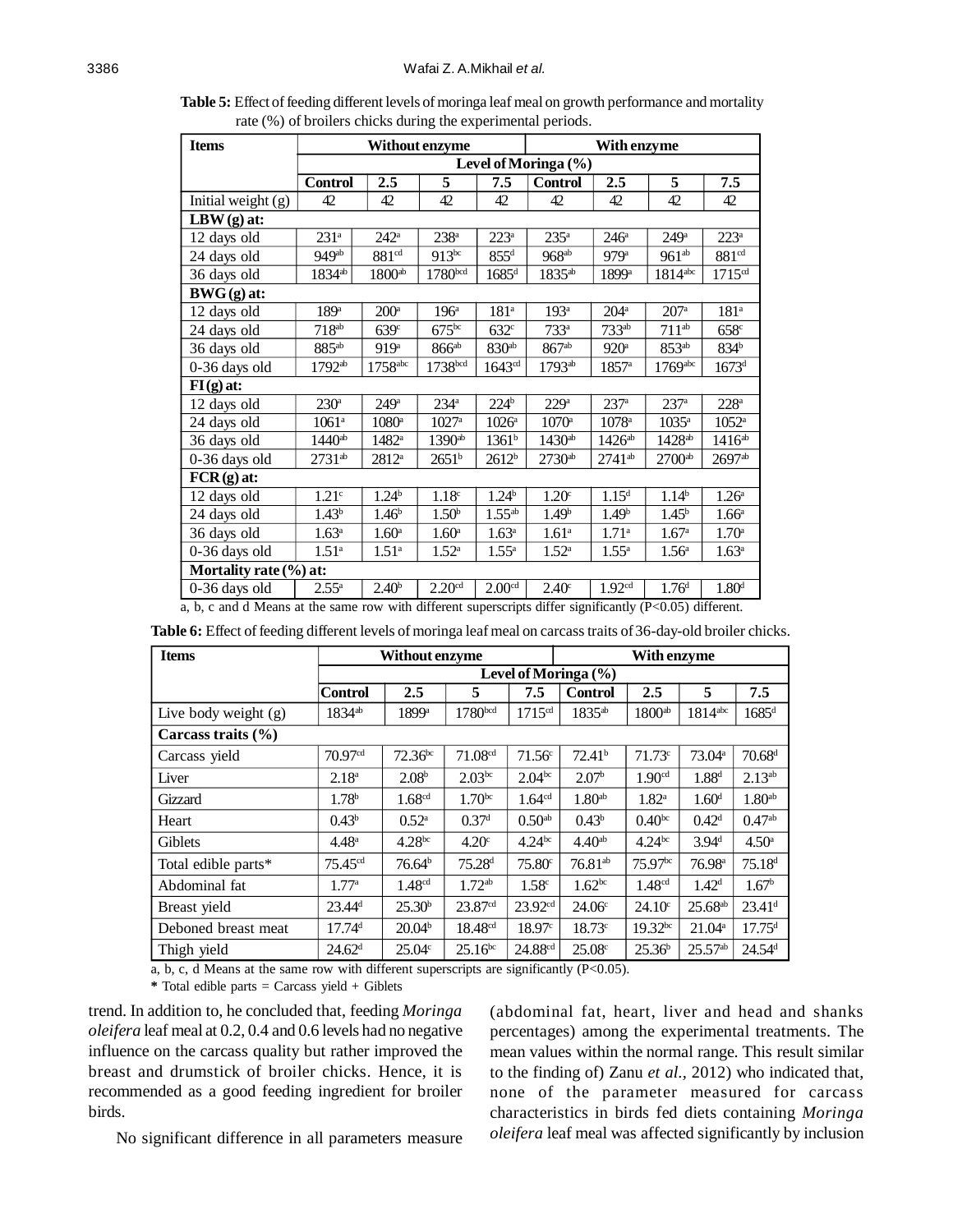of Moringa leaf meal and the mean values for slaughter weights, heart, thigh, breast and drumstick were within the range reported by (Asafa *et al.,* 2012).

# **Conclusion**

The effect of *Moringa oleifera* leaf meal used in this study was pronounced in the weight gain of the birds and it is also use of *Moringa oleifera* leaf meal at 2.5% with enzymes recorded the best results compared to other treatments. Whoever, the results obtained cleared that Moringa Oleifera leaf meal can be successfully fed at levels up to 7.5 % as replacement for soybean meal in broiler diets without enzymes supplementation without adverse effect on their performance, nutrient digestibility and carcass yield.

# **Conflict of Interest**

The authors declared that present study was performed in absence of any conflict of interest.

### **Acknowledgement**

The author would thank all participants and their parents

# **Author contributions**

All authors contributed equally in all parts of this study.

# **References**

- Aderemi, F.A. (2003). Effect of enzyme supplemented cassava siviete in cassava based diet on some visceral organs of pullet chicks. Proc. Of the 8th Annual Conference of the Animal Science Society of Nigeria, 57-59.
- Ali, M.A. (1999). Effect of probiotics addition to broiler rations on performance and some blood constituents. *Egypt Poult. Sci. J*., **19:** 161-177.
- Asafa, A.R., A.D. Ologhobo and I.O. Adejumo (2012). Performance and carcass characteristics of broiler finishers fed different levels of poultry offal meal and crayfish waste meal as replacement for fishmeal. *American Journal of Experimental Agriculture*, **(4):** 690-699.
- Banjo, O.S. (2012). Growth and performance as affected by inclusion of *Moringa oleifera* leaf meal in broiler chicks diet. *Journal of Biology, Agriculture and Healthcare*, **(9):** 35-38.
- Cowieson, A.J., M. Hruby and E.M. Pierson (2006). Evolving enzyme technology: impact on commercial poultry nutrition. *Nut. Res. Reviews*, **19:** 90-103.
- Cowieson, A.J. and V. Ravindran (2008a). Effect of exogenous enzymes in maize-based diets varying in nutrient density for young broilers: growth performance and digestibility of energy, minerals and amino acids. *Brit. Poult. Sci*., **49:** 37-44.
- Cowieson,A.J. and V. Ravindran (2008b). Sensitivity ofbroiler starters to three doses of an enzyme cocktail in maizebased diets. *Brit. Poult. Sci.*, **49:** 340-346.
- Duncan, D.B. (1955). Multiple range and multiple F-tests. *Biometrics*, **11:** 1-42.
- Esonu, B.O., O.O. Emenalom, A.B.I. Udedibie, U. Herbert, C.F. Ekpor, I.C. Okolie and F.C. Iheukwumere (2001). Performance and blood chemistry of weaner pigs fed raw mucuna (velvet bean). *Tropical Animal Production Investigations*, **4:** 49-54.
- Fahey, J.W., A.T. Zakmann and P. Talalay (2001). The chemical diversity and distribution of glucosinolates and isothiocyanaes among plants. *Corrigendum Phytochemistry*, **59:** 200-237.
- Guo, F.C. (2003). Mushroom and herb polysaccharides as alternative for antimicrobial growth promoters in poultry. Ph. D. Dissertation, Wageningen Institute of Animal Sciences, Department of Animal Nutrition, Wageningen University, Netherlands.
- Hassan, H.M.A., M.M. El-Moniary, Y. Hamouda, F.E. Eman, W.Y. Amani and A.A. Nafisa (2016). Effect of Different Levels of *Moringa oleifera* leaf Meal on Productive Performance, Carcass Characteristics and Some Blood Parameters of Broiler Chicks Reared Under Heat Stress Conditions. *Asian J. of Anim and Vet Advances*, **11(1):** 60- 66.
- Kakengi, A.M.V., M.N. Shem, S.V. Sarwatt and T. Fujihara (2003). Can *Moringa oleifera* be used as a protein supplement to ruminants*? Asian- Australasian Journal of Animal Sciences,* **18(1):** 42-47.
- National Research Council (1994). Nutrient Requirements of Poultry. 9th edition. National Academic Press. Washington D.C.
- North, M.O. (1984). Commercial Chicken Production Manual. 3rd Ed. AVI.; Publishing Company. I.N.C. Westport Connecticut, USA.
- Olugbemi, T.S., S.K. Mutayoba and F.P. Lekule (2010). Effect of Moringa (*Moringa oleifera*) inclusion in cassava based diets fed to broiler chickens. *International Journal of Poultry Science*, **9(4):** 363- 367.
- Olugbemi, T.S., S.K. Mutayoba and F.P. Lekule (2010). *Moringa oleifera* leaf meal as a hypocholesterolemic agent in laying hen diets. *Livestock Research for Rural Development*, **22(4)**.
- Ologhobo, A.D., E.I. Akangbe, I.O. Adejumo and O. Adeleye (2014). Effect of *Moringa oleifera* leaf meal as replacement for oxytetracycline on carcass characteristics of the diets of broiler chickens. *Annual Research and Review in Biology*, **4(2):** 423-431.
- Onyimonyi, A.E. and E. Onu (2009). An assessment of Pawpawleaf meal as protein ingredient for finishing broiler. *International Journal of Poultry Science*, **8(10):** 995-998.
- Onu, P.N. and M.O. Otuma (2008). Utilization of heat treated